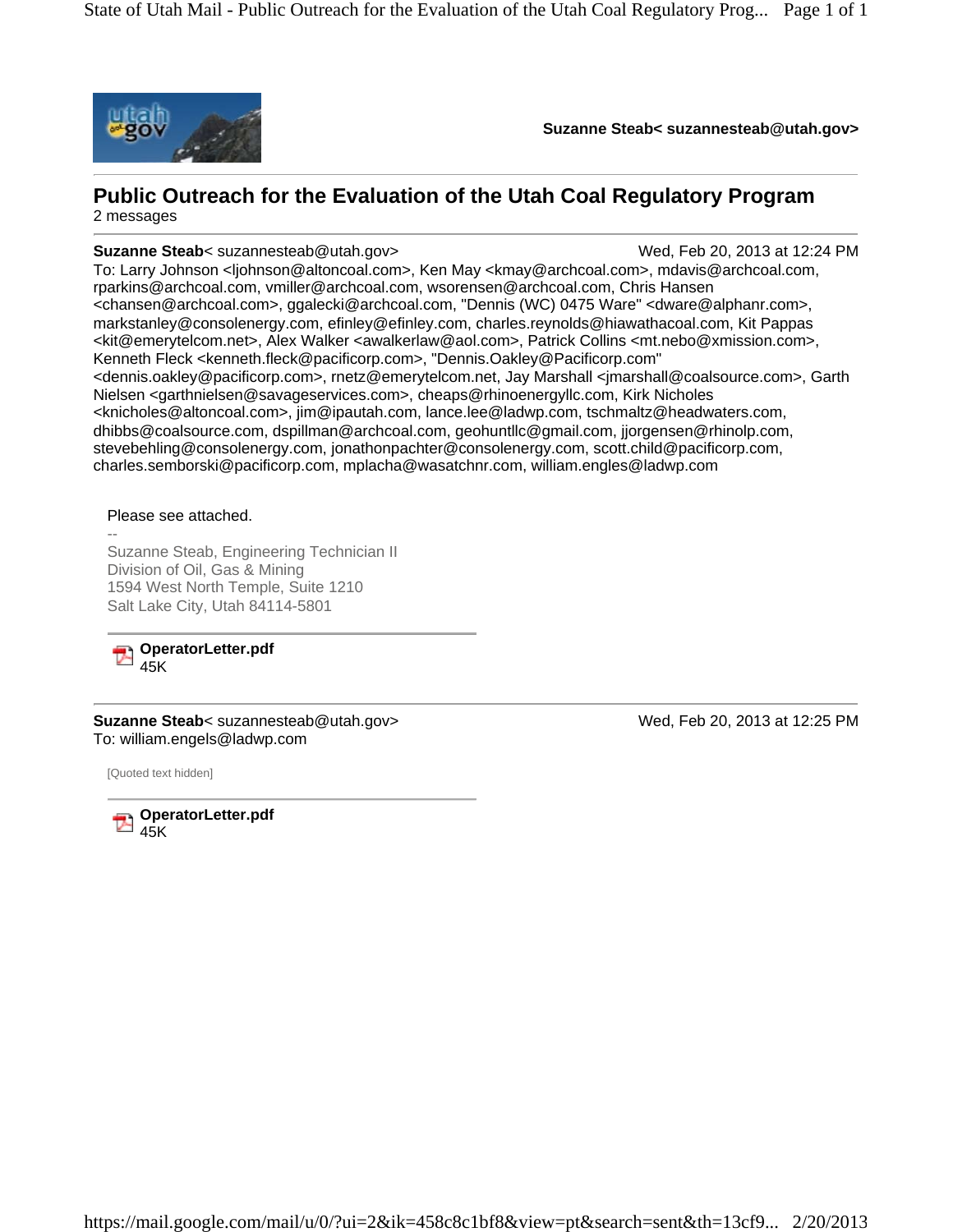

**State of Utah DEPARTMENT OF NATURAL RESOURCES** 

MICHAEL R. STYLER **Executive Director** 

**GARY R. HERBERT** Governor **GREGORY S. BELL** Lieutenant Governor

Division of Oil, Gas and Mining **JOHN R. BAZA** 

**Division Director** 

February 20, 2013

To: **All Coal Operators** 

# Subject: Public Outreach for the Evaluation of the Utah Coal Regulatory Program (Division of Oil, Gas and Mining & Federal Office of Surface Mining)

Dear Coal Operator:

Each year the Utah Division of Oil, Gas and Mining (DOGM) and the United States Department of the Interior, Office of Surface Mining Reclamation and Enforcement (OSM), jointly evaluate DOGM's program that regulates coal mining in Utah. We determine how effectively DOGM is (1) ensuring that land reclamation on coal mines is contemporaneous and successful, (2) preventing offsite impacts to lands and waters adjacent to coal mine permit areas, and (3) providing service to its customers. Our evaluation process includes the selection of specific coal mining and land reclamation topics to evaluate these criteria.

We are requesting your comments on OSM's oversight process, your recommendations for evaluation topics, and suggestions for improving our future Annual Reports. Recommendations for evaluation topics should be geared towards determining how effective DOGM's program is in ensuring successful contemporaneous reclamation, preventing offsite impacts, and providing customer service. Our next oversight evaluation period is from July 1, 2013, through June 30, 2014.

At the end of each evaluation period, OSM writes a report that addresses DOGM's effectiveness in implementing its coal regulatory program. The Annual Evaluation Summary reports are accessible through the OSM website at: http://odocs.osmre.gov/. These reports may also be found on the DOGM website at http://linux1.ogm.utah.gov/WebStuff/wwwroot/coal/annual.html.

If you have any suggestions or questions on the annual evaluation process, please contact us by March 30, 2013. You may e-mail your suggestions to Daron Haddock, DOGM, at daronhaddock@utah.gov, telephone (801) 538-5325, Howard Strand, OSM, at hstrand@osmre.gov, telephone (303) 293-5026, or mail us a letter at the addresses shown below.